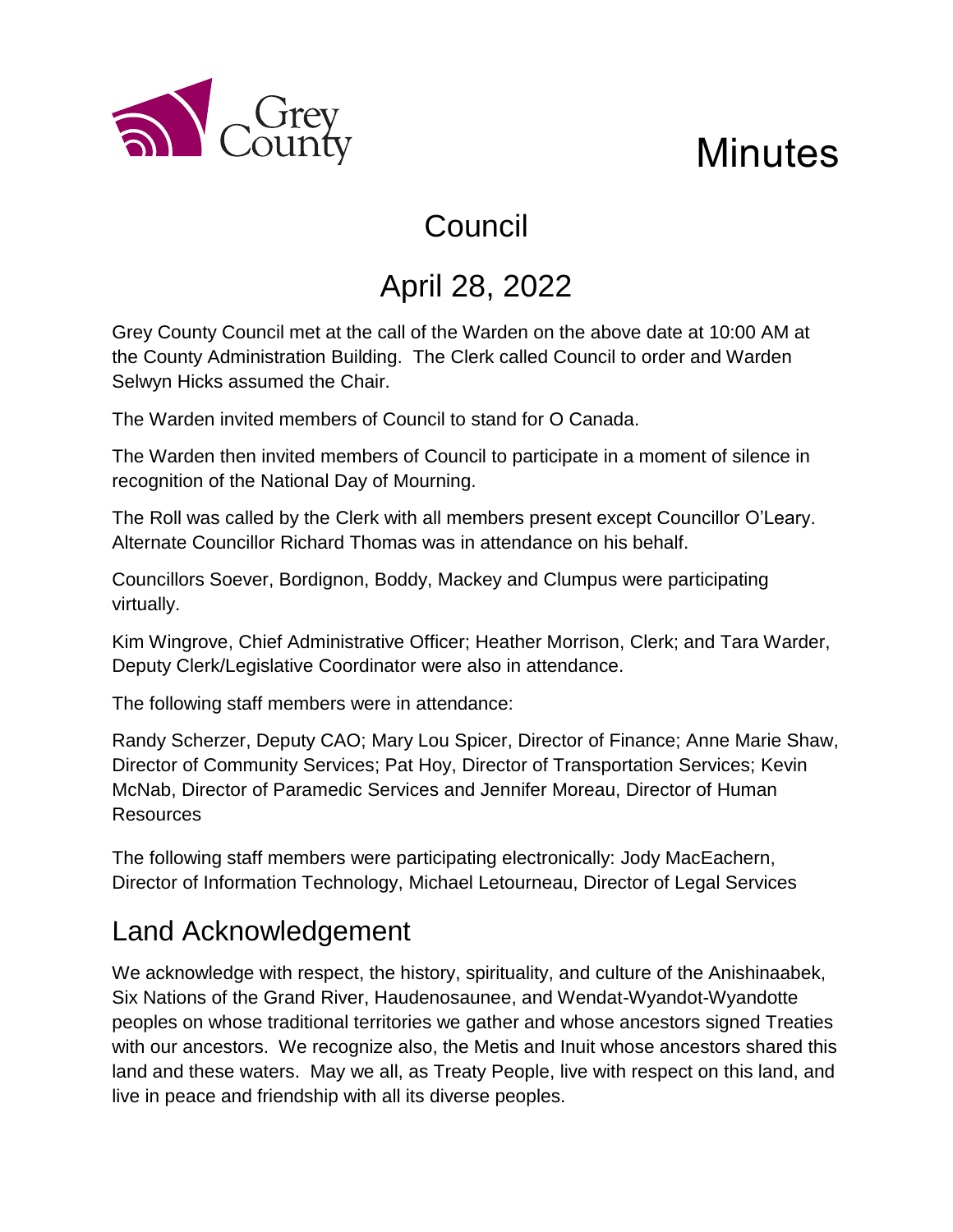## Declaration of Interest

There were no disclosures of interest.

#### Adoption of Minutes

*CC39-22* Moved by: Councillor Hutchinson Seconded by: Councillor Bordignon **That the minutes of the County Council meeting and Committee of the Whole meeting dated April 14, 2022 and the resolutions contained therein, be adopted as presented.**  Carried *CC40-22* Moved by: Councillor Thomas Seconded by: Councillor Bordignon **That the Committee of the Whole closed meeting minutes dated April 14, 2022 be adopted as provided to County Council.**

Carried

# Closed Meeting Matters

There was no closed meeting held.

#### By-Laws

*CC41-22* Moved by: Councillor Milne Seconded by: Councillor Robinson

**That By-Law 5134-22 be introduced and that it be taken as read a first, second and third time, finally passed, signed by the Warden and the Clerk, sealed with the seal of the Corporation and engrossed in the By-law book.**

**5134-22 A By-law to Govern the Proceedings of Council and its Committees**

**Carried** 

## Good News and Celebrations

Councillor Clumpus thanked Warden Hicks and CAO Wingrove for their municipal visit to the Municipality of Meaford.

Councillor Boddy noted that he attended the Canadian Nuclear Association Conference. He spoke to a recent announcement involving Makwa-Cahill and TC Energy. Makwa